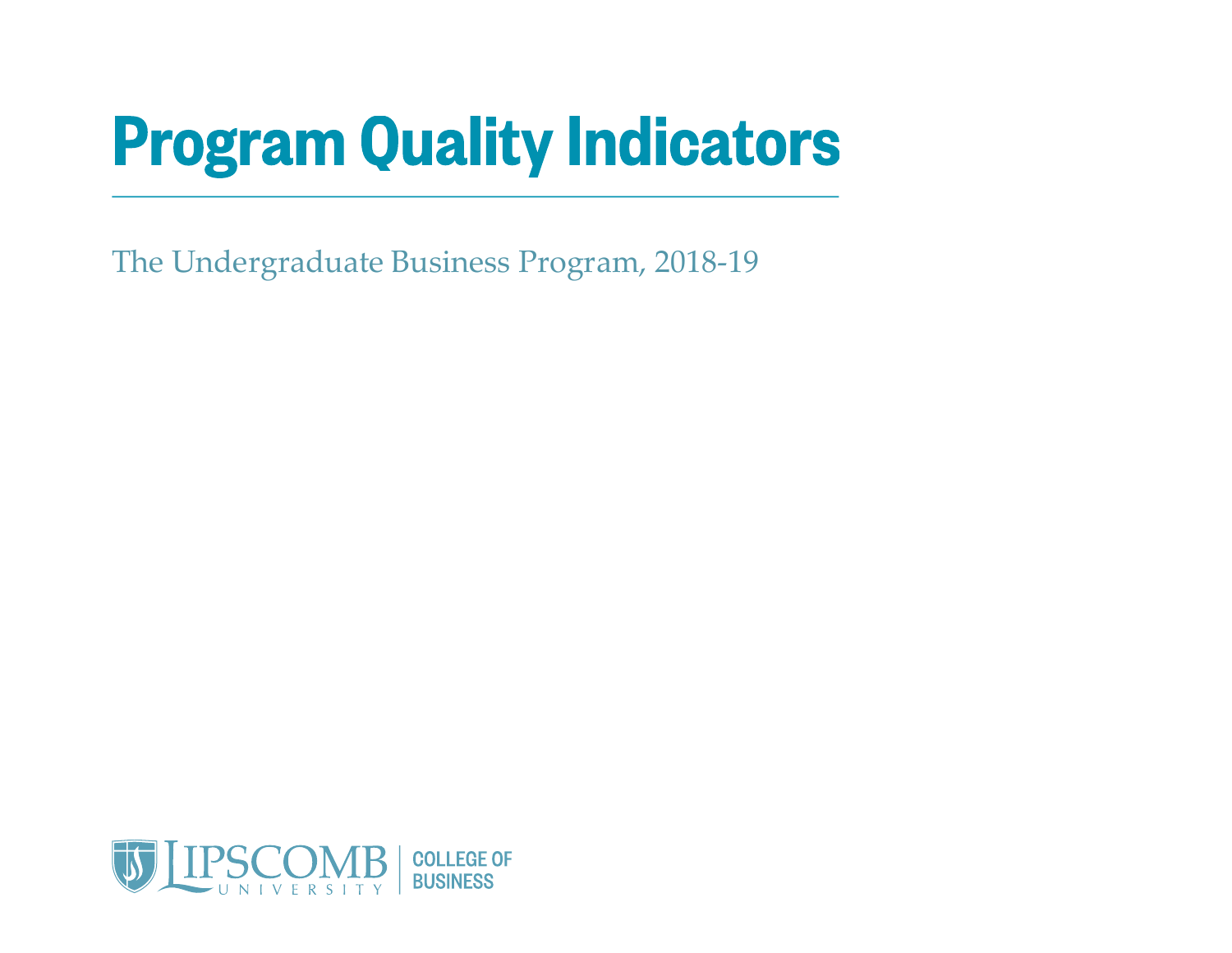## **Regarding recent Peregrine Exam scores**:

|                                   |                 | Assoc. to<br>Advance<br>Collegiate<br>Schools of | Accreditation |                          |              |                |
|-----------------------------------|-----------------|--------------------------------------------------|---------------|--------------------------|--------------|----------------|
|                                   | Lipscomb        | <b>Business</b>                                  | Council       | <b>ACBSP</b>             |              |                |
|                                   | College of      | (AACSB)                                          | Schools and   | Region 3<br>(Southeaster |              |                |
|                                   | <b>Business</b> | Accredited                                       | Programs      |                          | Faith-based  |                |
| Scores by Peregrine Exam Category | Score           | <b>Schools</b>                                   | (ACBSP)       | Council)                 | Institutions |                |
| <b>Overall Exam Score</b>         | 60              | 53                                               | 53            | 54                       | 50           |                |
| Accounting                        | 63              | 54                                               | 52            | 54                       | 52           |                |
| <b>Business Ethics</b>            | 62              | 53                                               | 54            | 55                       | 51           |                |
| <b>Business Finance</b>           | 55              | 47                                               | 46            | 47                       | 44           |                |
| Business Int & Strat Mgt          | 67              | 57                                               | 57            | 58                       | 54           |                |
| <b>Business Leadership</b>        | 61              | 53                                               | 53            | 54                       | 50           |                |
| Economics                         | 60              | 52                                               | 49            | 50                       | 48           |                |
| <b>Economics: Macroecon</b>       | 58              | 51                                               | 48            | 49                       | 47           |                |
| Economics: Microecon              | 62              | 53                                               | 50            | 51                       | 49           |                |
| <b>Global Dimen. of Bus</b>       | 57              | 49                                               | 48            | 49                       | 45           |                |
| Legal Envir. of Bus               | 61              | 55                                               | 56            | 57                       | 53           | <u>St</u>      |
| Management                        | 61              | 58                                               | 58            | 59                       | 55           | 80<br>70       |
| Management: HRM                   | 65              | 58                                               | 59            | 61                       | 57           | 60             |
| Management: Ops/Prod. Mgt         | 57              | 53                                               | 54            | 54                       | 50           | 4 <sub>0</sub> |
| Management: Org                   | 61              | 61                                               | 61            | 62                       | 58           | 3 <sub>0</sub> |
| Marketing                         | 63              | 50                                               | 48            | 50                       | 47           | 2 <sub>0</sub> |
| Quant. Research Tech. & Stats     | 55              | 54                                               | 50            | 52                       | 47           | $0-$           |

**Exam Score** 0-100% Very High 0-79% High 0-69% Above Average 0-59% Average 0-39% Below Average 20-29% Low -19% Very Low

Scores above shown as percentage of questions answered correctly.

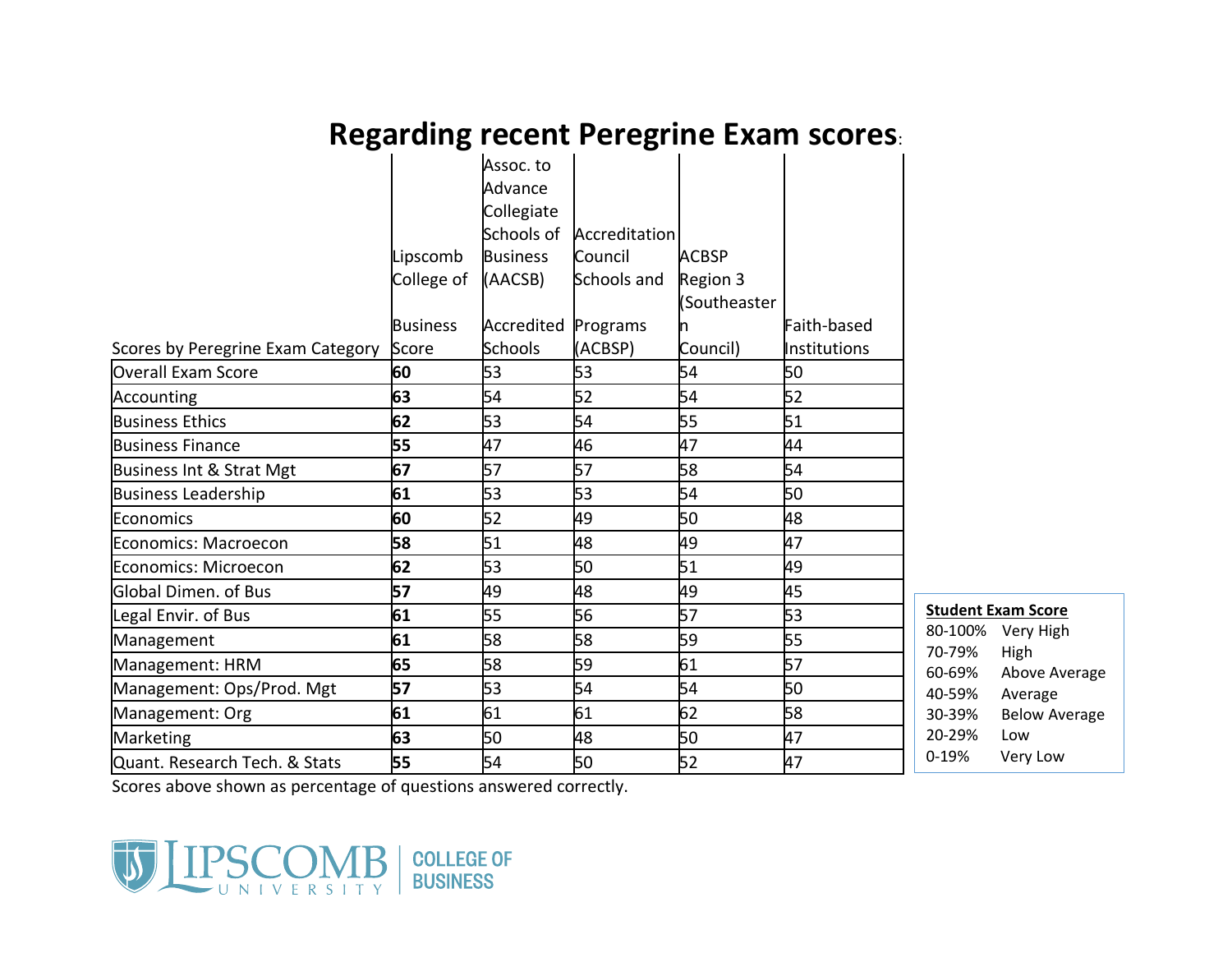|                            | 2016-2017       |                 | 2015-2016 |            | 2014-2015       |                 | 2013-2014 |                 | 2012-2013 |                 |
|----------------------------|-----------------|-----------------|-----------|------------|-----------------|-----------------|-----------|-----------------|-----------|-----------------|
| <b>College of Business</b> |                 |                 |           |            |                 |                 |           |                 |           |                 |
| <b>Placement Rates:</b>    | Positive        | Positive        | Positive  | Positive   | Positive        | Positive        | Positive  | Positive        | Positive  | Positive        |
| Combined d by              | <b>Outcomes</b> | <b>Outcomes</b> | Outcomes  | Outcomes   | <b>Outcomes</b> | <b>Outcomes</b> | Outcomes  | <b>Outcomes</b> | Outcomes  | <b>Outcomes</b> |
| Undergraduate Majors       | Count           | Percentage      | Count     | Percentage | Count           | Percentage      | Count     | Percentage      | Count     | Percentage      |
| Accounting                 | 16              | 100%            | 28        | 100%       | 16              | 100%            | 14        | 100\%           | 27        | 100%            |
| Finance and Economics      | 17              | 100\%           | 9         | 100%       | $\overline{4}$  | 67%             | 4         | 100%            | 3         | 60%             |
| Management                 | 30              | 88%             | 44        | 94%        | 31              | 94%             | 30        | 100%            | 50        | 100%            |
| Marketing                  | 22              | 81%             | 12        | 92%        | 9               | 90%             | 9         | 90%             | 17        | 100%            |
| <b>All Majors Combined</b> | 85              | 91%             | 93        | 96%        | 60              | 92%             | 57        | 98%             | 97        | 98%             |

## **College of Business Undergraduate Information**

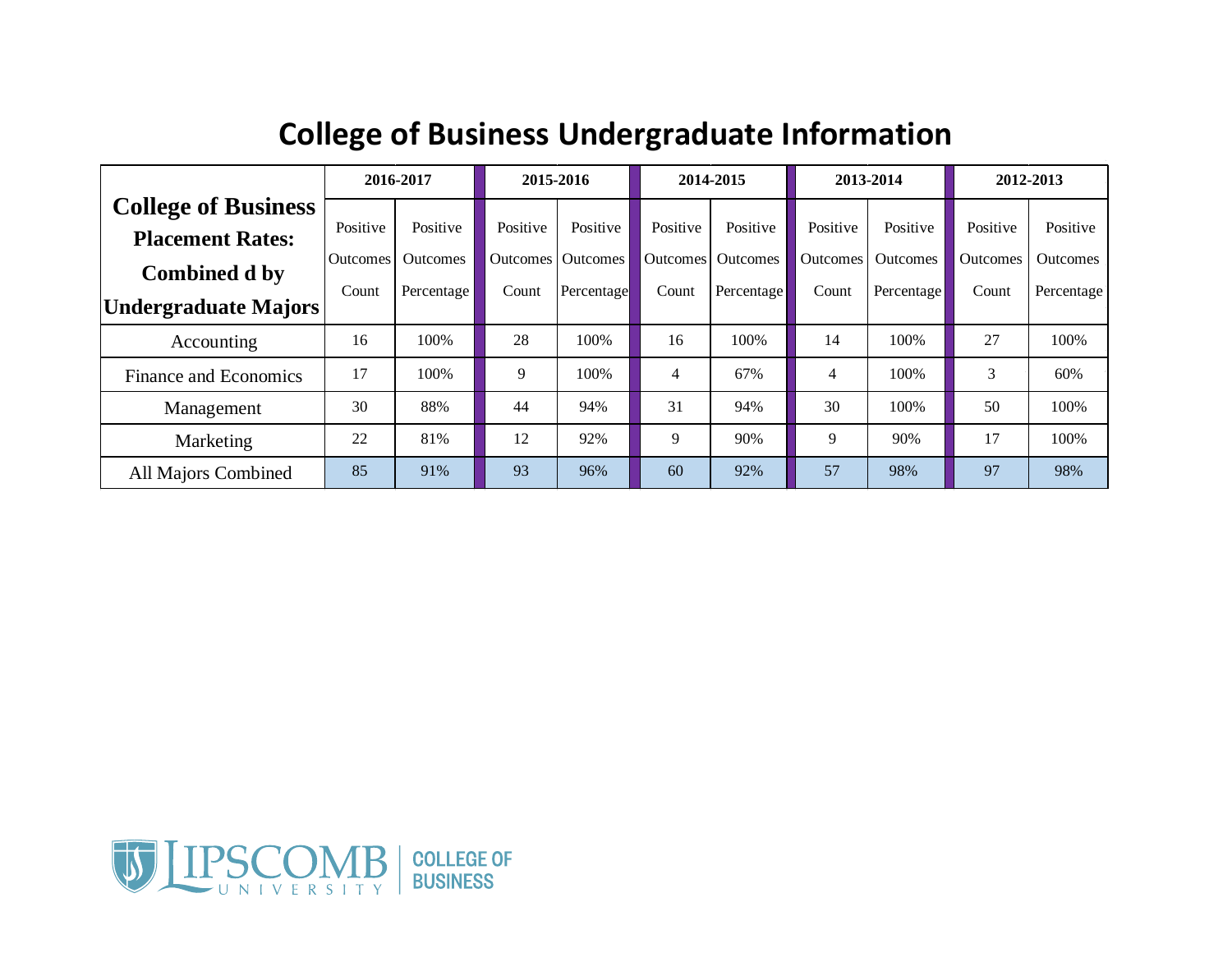

## **Peregrine Exam Results of College of Business Seniors—By Major Cohort**

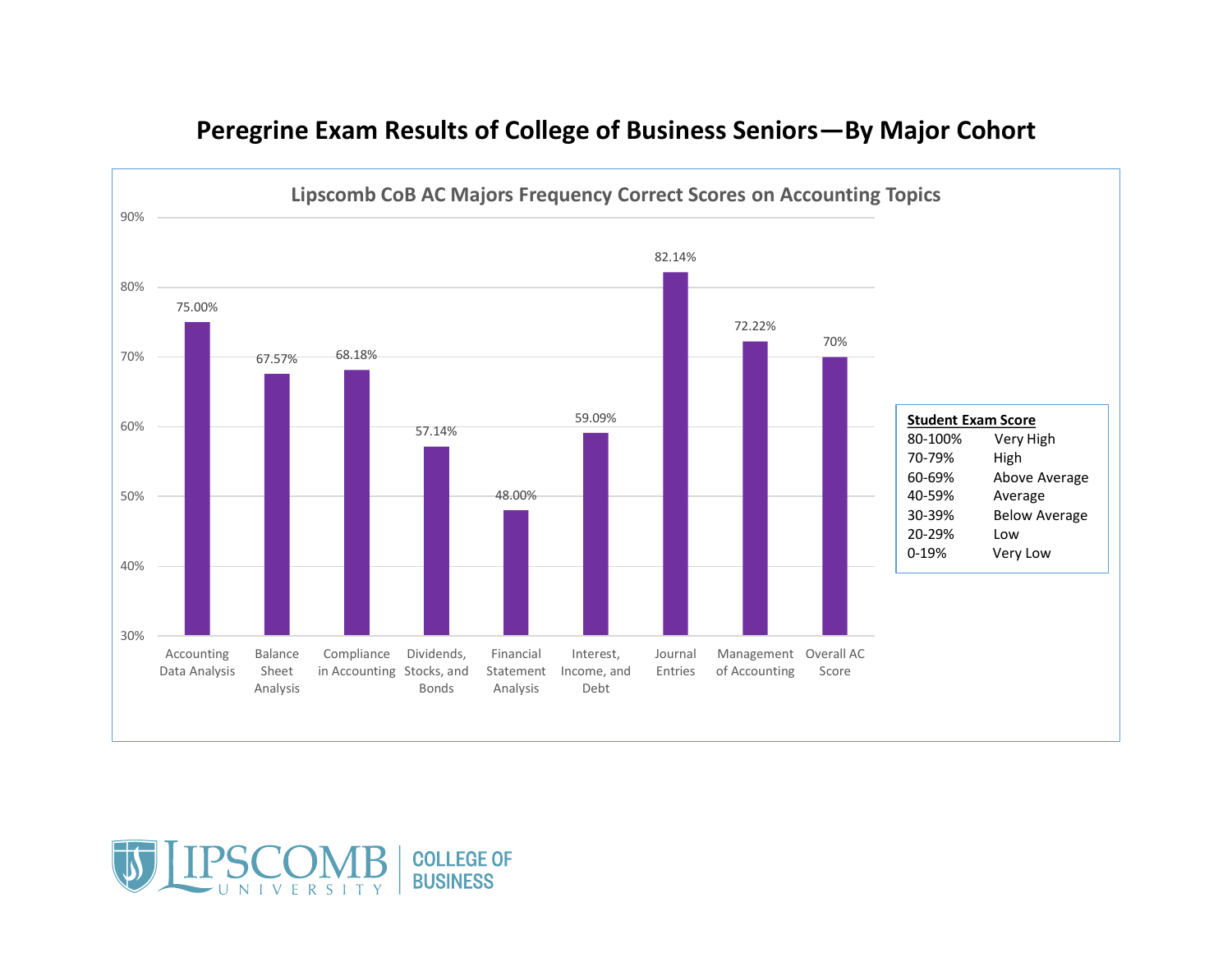

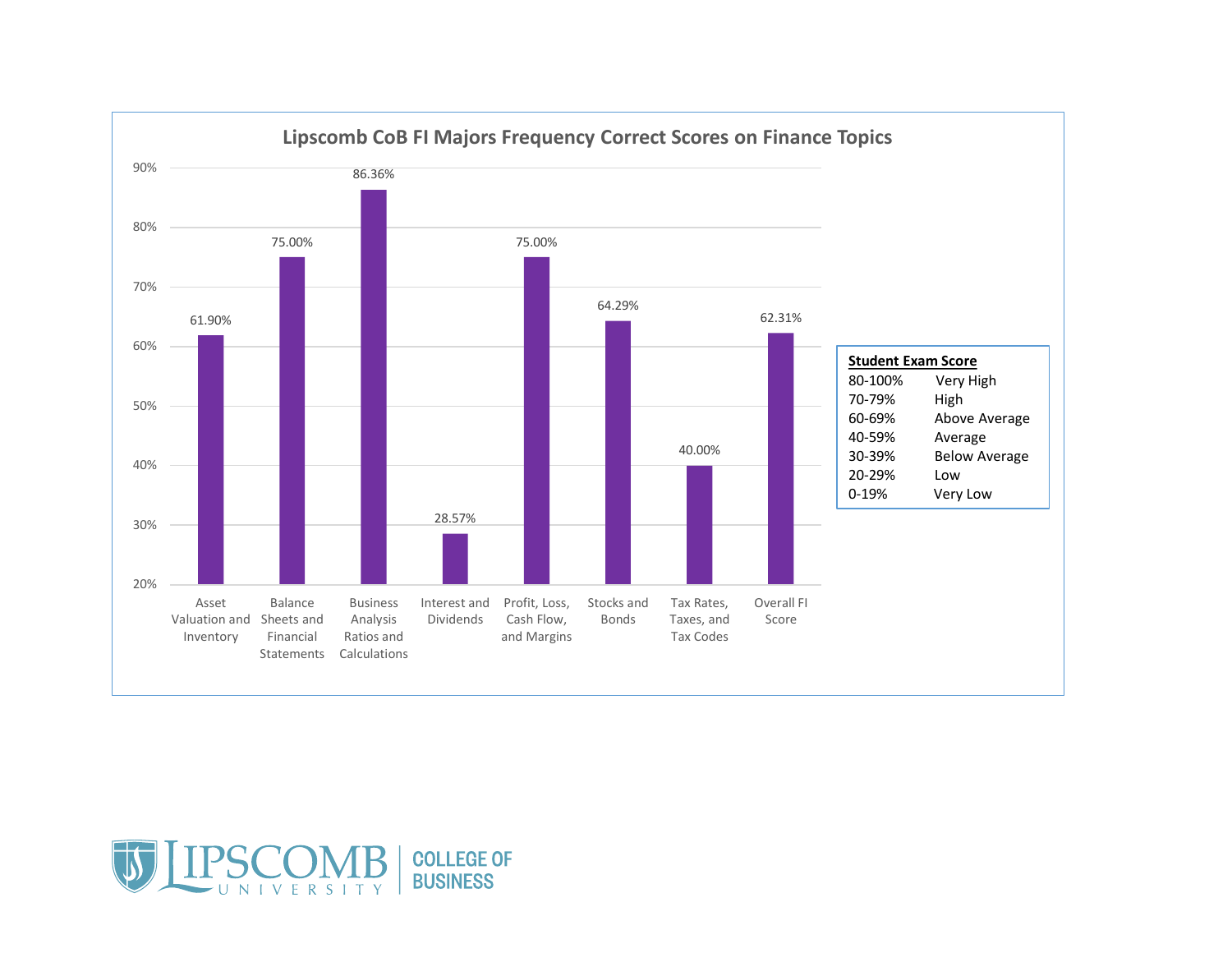

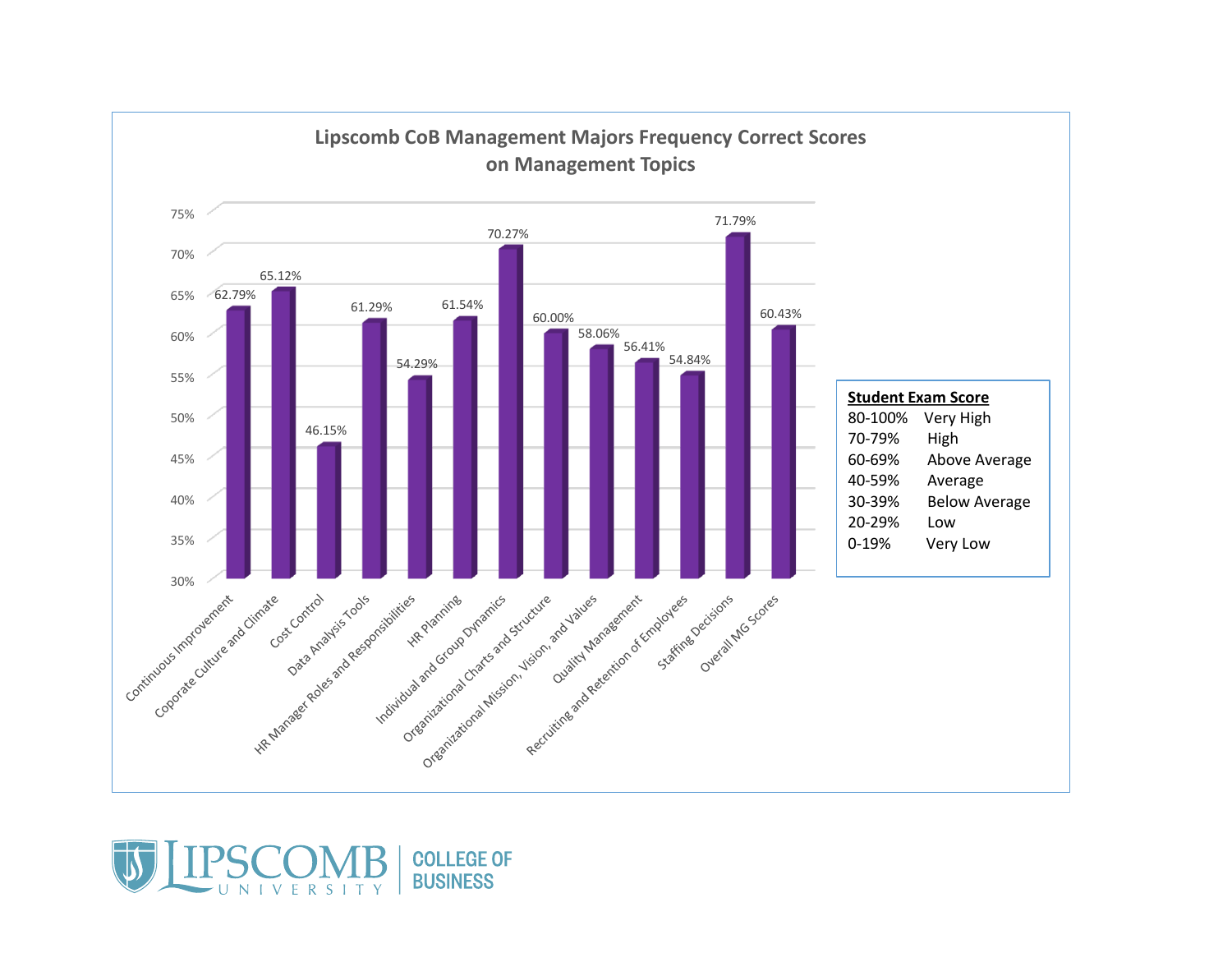



UNIVERSITY

**COLLEGE OF BUSINESS**